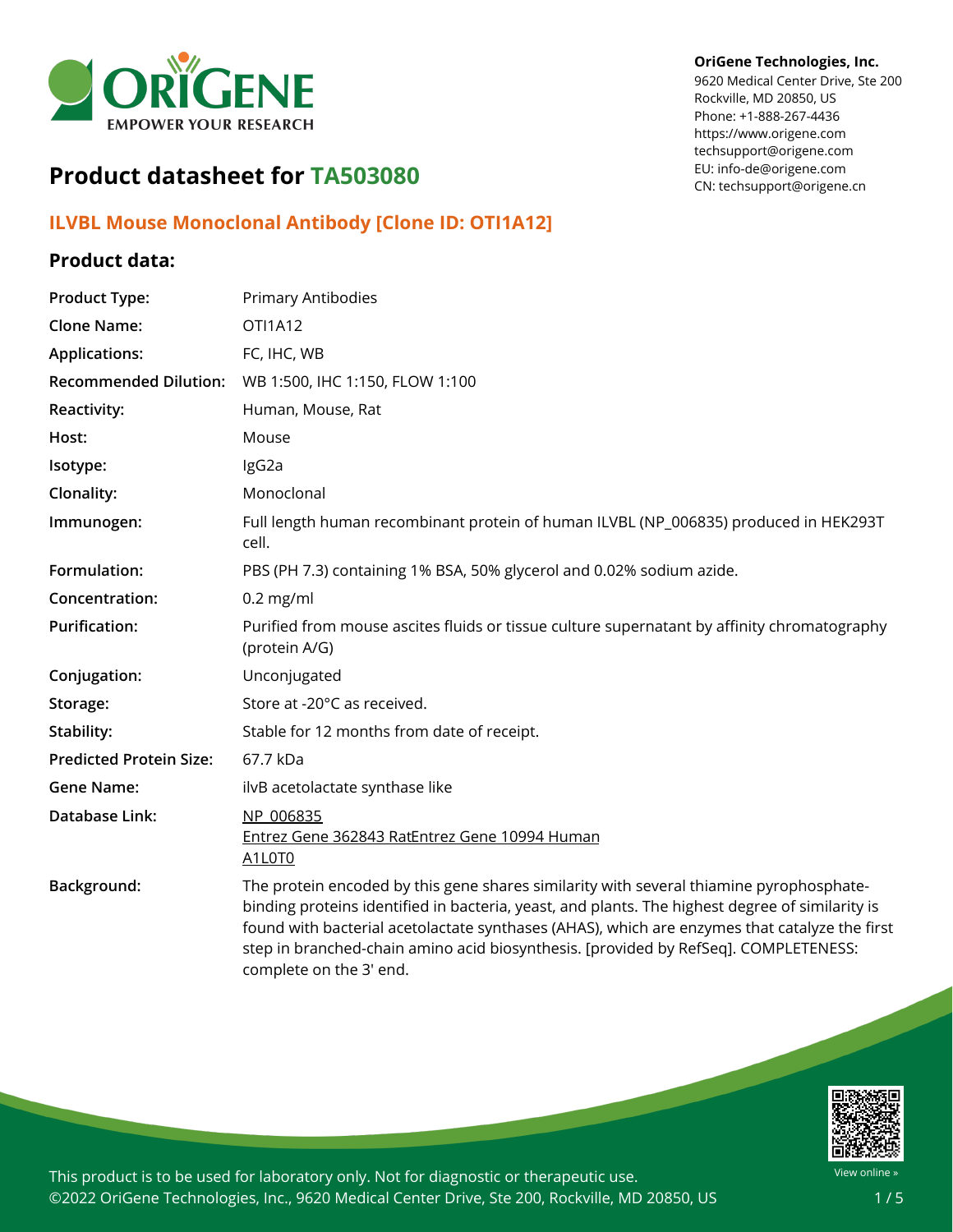ORIGENE

**Synonyms:** 209L8; AHAS; ILV2H

**Protein Families:** Transmembrane

### **Product images:**



HEK293T cells were transfected with the pCMV6- ENTRY control (Left lane) or pCMV6-ENTRY ILVBL ([RC203987], Right lane) cDNA for 48 hrs and lysed. Equivalent amounts of cell lysates (5 ug per lane) were separated by SDS-PAGE and immunoblotted with anti-ILVBL. Positive lysates [LY416389] (100ug) and [LC416389] (20ug) can be purchased separately from OriGene.

Immunohistochemical staining of paraffinembedded Adenocarcinoma of Human colon tissue using anti-ILVBL mouse monoclonal antibody. (Heat-induced epitope retrieval by 10mM citric buffer, pH6.0, 100°C for 10min, TA503080)

Immunohistochemical staining of paraffinembedded Human liver tissue within the normal limits using anti-ILVBL mouse monoclonal antibody. (Heat-induced epitope retrieval by 10mM citric buffer, pH6.0, 100°C for 10min, TA503080)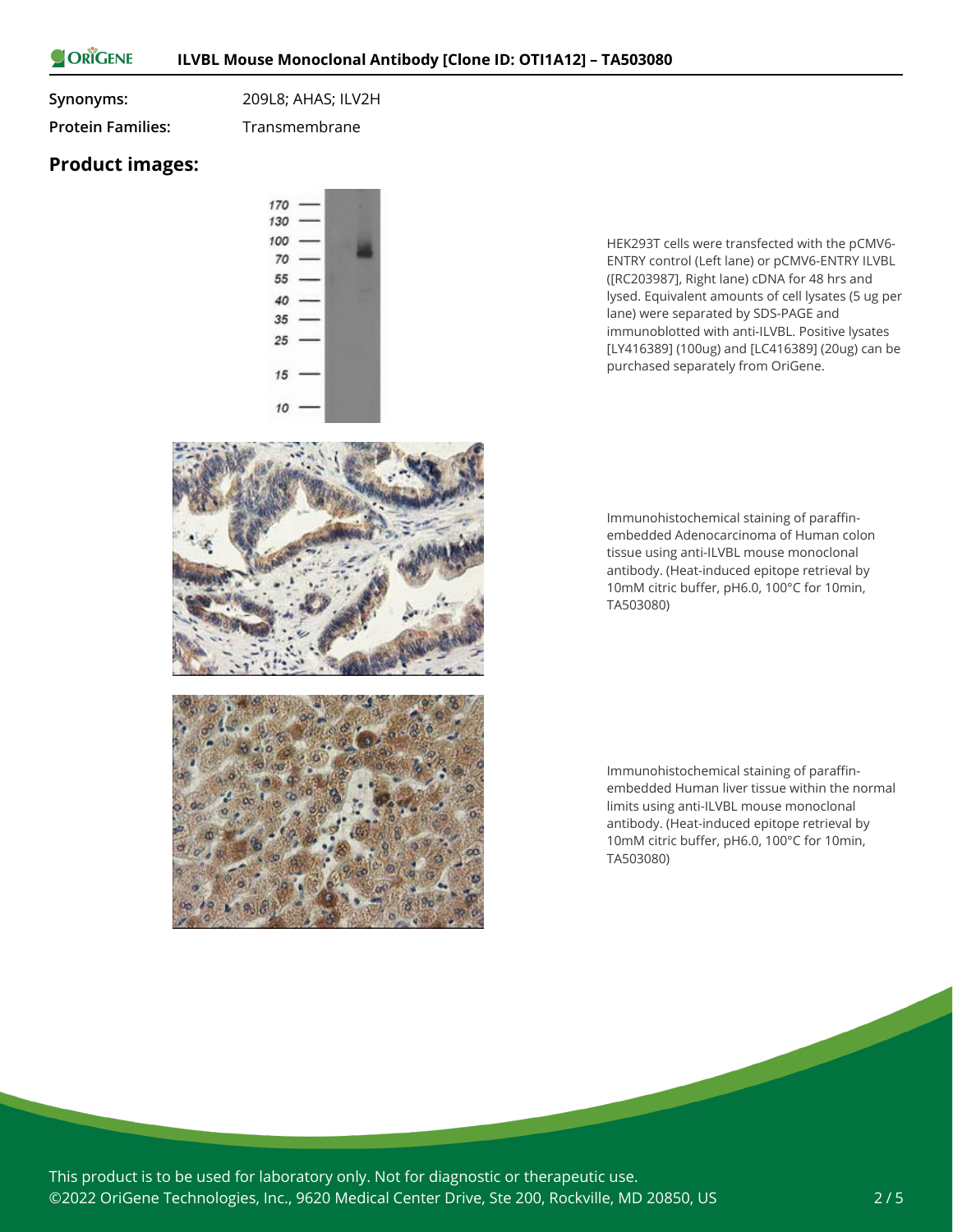ORIGENE



Immunohistochemical staining of paraffinembedded Human pancreas tissue within the normal limits using anti-ILVBL mouse monoclonal antibody. (Heat-induced epitope retrieval by 10mM citric buffer, pH6.0, 100°C for 10min, TA503080)

Immunohistochemical staining of paraffinembedded Carcinoma of Human pancreas tissue using anti-ILVBL mouse monoclonal antibody. (Heat-induced epitope retrieval by 10mM citric buffer, pH6.0, 100°C for 10min, TA503080)

Immunohistochemical staining of paraffinembedded Human thyroid tissue within the normal limits using anti-ILVBL mouse monoclonal antibody. (Heat-induced epitope retrieval by 10mM citric buffer, pH6.0, 100°C for 10min, TA503080)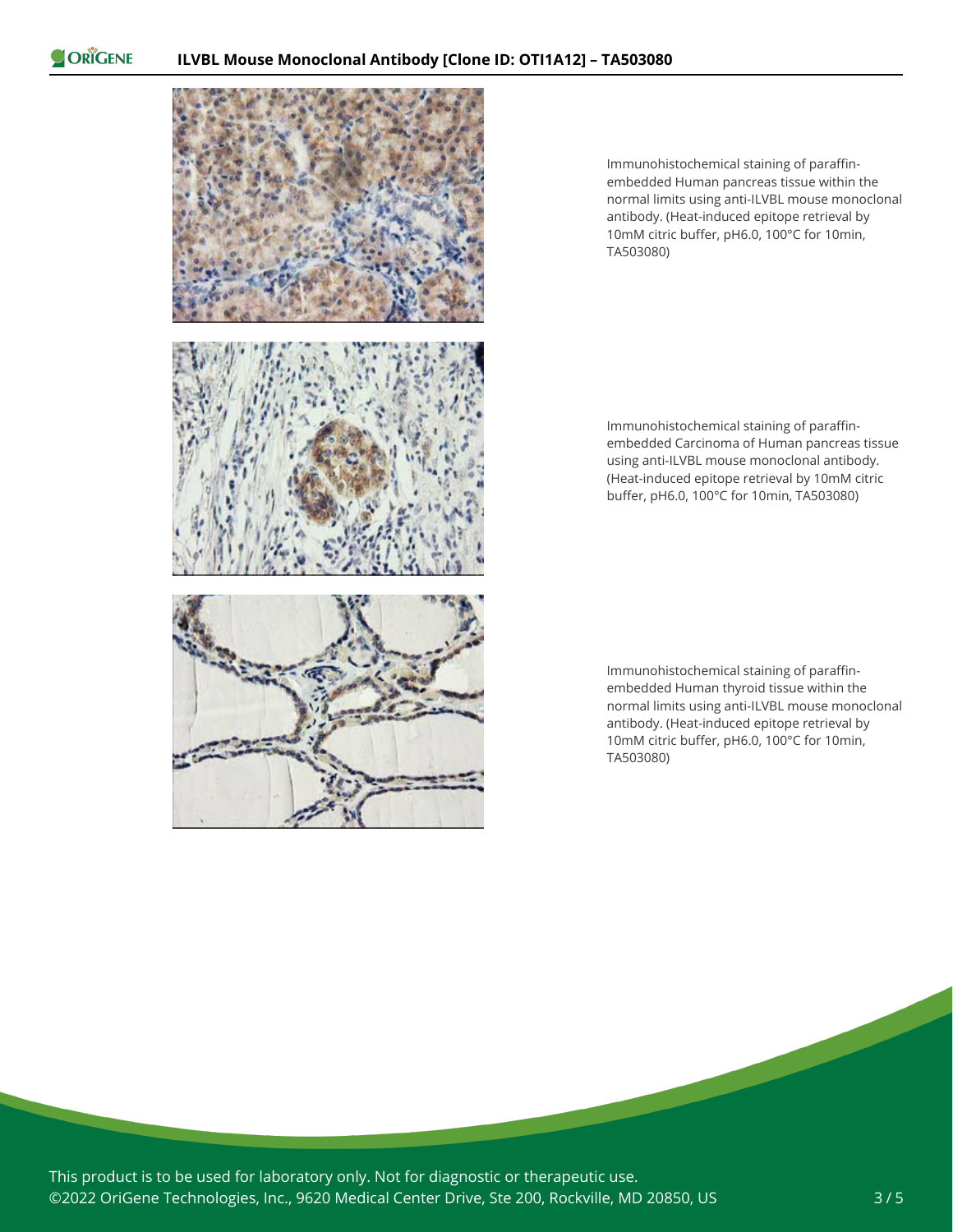ORIGENE



**ILVBL** 

Immunohistochemical staining of paraffinembedded Carcinoma of Human thyroid tissue using anti-ILVBL mouse monoclonal antibody. (Heat-induced epitope retrieval by 10mM citric buffer, pH6.0, 100°C for 10min, TA503080)

Immunohistochemical staining of paraffinembedded Carcinoma of Human bladder tissue using anti-ILVBL mouse monoclonal antibody. (Heat-induced epitope retrieval by 10mM citric buffer, pH6.0, 100°C for 10min, TA503080)

HEK293T cells transfected with either [RC203987] overexpress plasmid (Red) or empty vector control plasmid (Blue) were immunostained by anti-ILVBL antibody (TA503080), and then analyzed by flow cytometry.